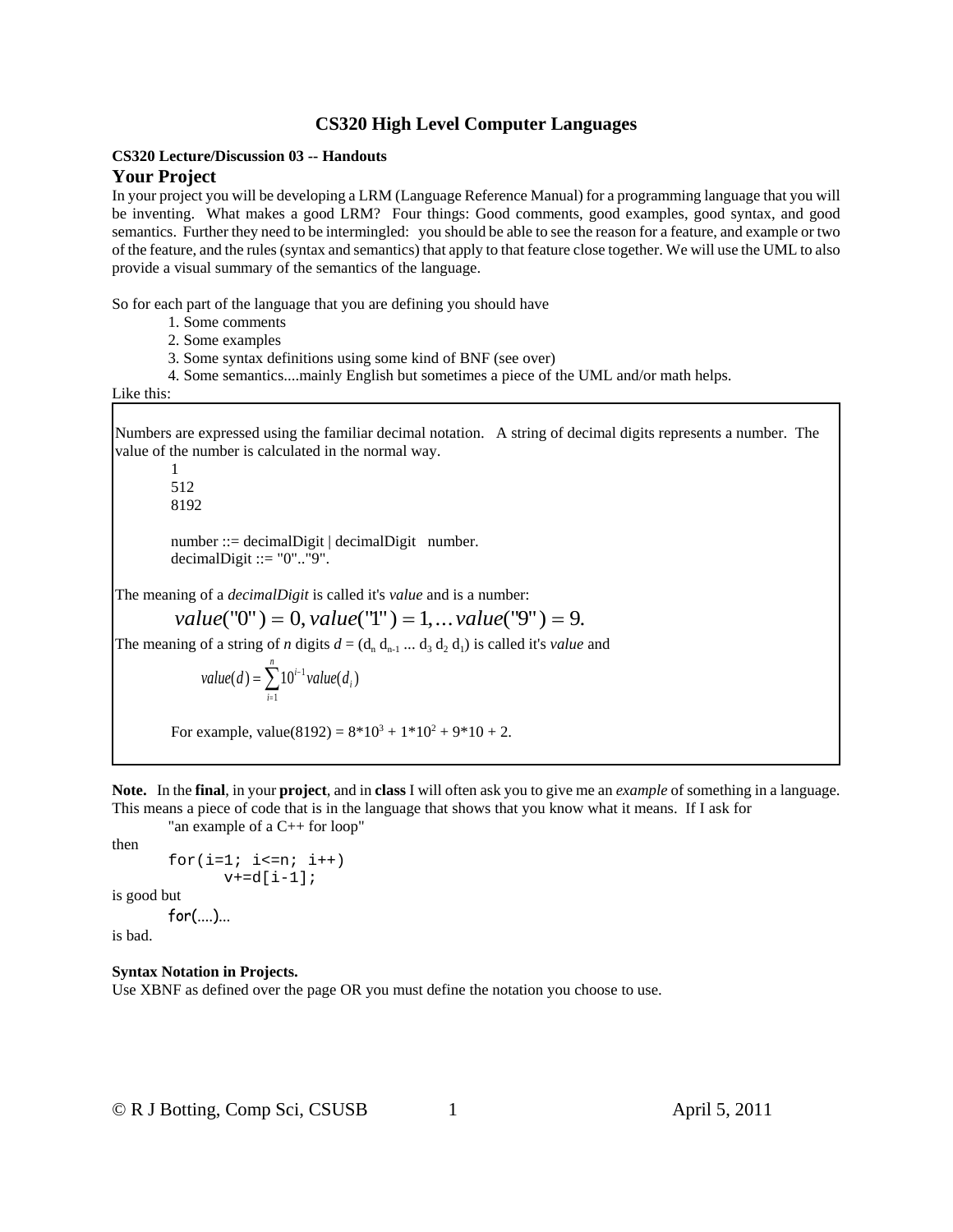#### **Cheat Sheet for the XBNF Metalanguage**

This page summarizes a practical version of the Backus Naur Form ( BNF) in the book. You will need it for the project, the final, and in class. It is called XBNF. This stands for eXtreme BNF because it is an eXtremely eXtended BNF. You can use it for more than syntax. I use it whenever I need to define anything.

### **. Example**

BNF <number>::=<digit>|<number> <digit> EBNF *number*::= *digit* { *digit* }.  $XBNF$  number::=  $N(digit)$ .

More examples are on the WWW:

http://www.csci.csusb.edu/dick/samples/algol60.syntax.html http://www.csci.csusb.edu/dick/samples/ http://www.csci.csusb.edu/dick/cs320/index.html#BNF

#### **. Meta Symbols**

The "::=" means "is defined to be". "|" separates alternatives. *Defined term*s ( = *BNF non-terminal symbols*) have no <\_>. *Terminal symbols* are written as C/C++/Java strings using double quotation marks. Parentheses "()" are used as they are in algebra. XBNF uses "#(\_)" for `any number of, including zero`, "O(\_)" for optional items, and "N(\_)" for "one or more of". Three dots("...") indicate that something is defined somewhere else.

### **. Predefined XBNF Lexemes**

You can use any of the following terms in defining syntax:

char::=`any ASCII character`. digit::= "0".."9". capital\_letter::="A".."Z". letter::=capital\_letter | "a".."z". underscore="\_". sign::= "+" | "-". comma::=",", semicolon::=";", left\_bracket::="[", right\_bracket::="]". quotes::="\"'. space::=" ". non\_quote::=char ~ quotes. l\_paren::="(", r\_paren::=")",...

#### **. Generalized Definitions**

XBNF lets you define terms using any kind of mathematical expression. This lets it be used for semantics, glossaries, and dictionaries as well as syntax.

*term* ::=*expression*. *term* ::=`*informal description*`. For *parameters* , *term* ::=*expression*. *term* ::*type* =*expression*. *term* ::*type*, *properties\_of\_term.* For *parameters* , *term* ::*type* =*expression*.

## **. Predefined XBNF Operations**

The expressions in XBNF definitions are constructed using mathematical operators and functions. **Algebra**  $+ -$ <sup>\*</sup>/  $\land$  =(`equal to`) < > <= >= <>(`not equal to`) ... **Logic/Boolean** and or not iff if...then..., for all...(...), for some ....(....). **Set Theory** A | B::=union, A B::=concatenation, #A ::=`zero or more A's concatenated`, A & B::=intersection,  $A \sim B$ ::= A but not B, complement,  $@A::=`Power Set`$ ,  $A \ge B ::=$  Cartesian product (set of pairs), %A ::= `Set of parenthesized Lists`, A->B::=`The set of functions or mappings that given an A return a B`.  $\{ x : A \parallel P(x) \} ::=$  The set of all x in A that make  $P(x)$  true. For elements i, j, i..j ::= {k || i<= k <= j}, the set of k such that  $i \le k \le j$ ,  $(i...):=\{k \mid k>=i\}, (i...):=\{k \mid k<=i\}.$ **. Predefined sets** Boolean::={true, false}, Bit::={0,1}, Byte::=0..255, Natural::={1,2,3,...}, Unsigned::={0,1,2,3,...}, Integer::={..., -2,-1,0,1,2,...} Rational::=`Ratios of an Integer and a Natural`, Real::=`See mathematical texts`,

Float(s) ::=`Rational with a power of two as a denominator and *s* significant bits`.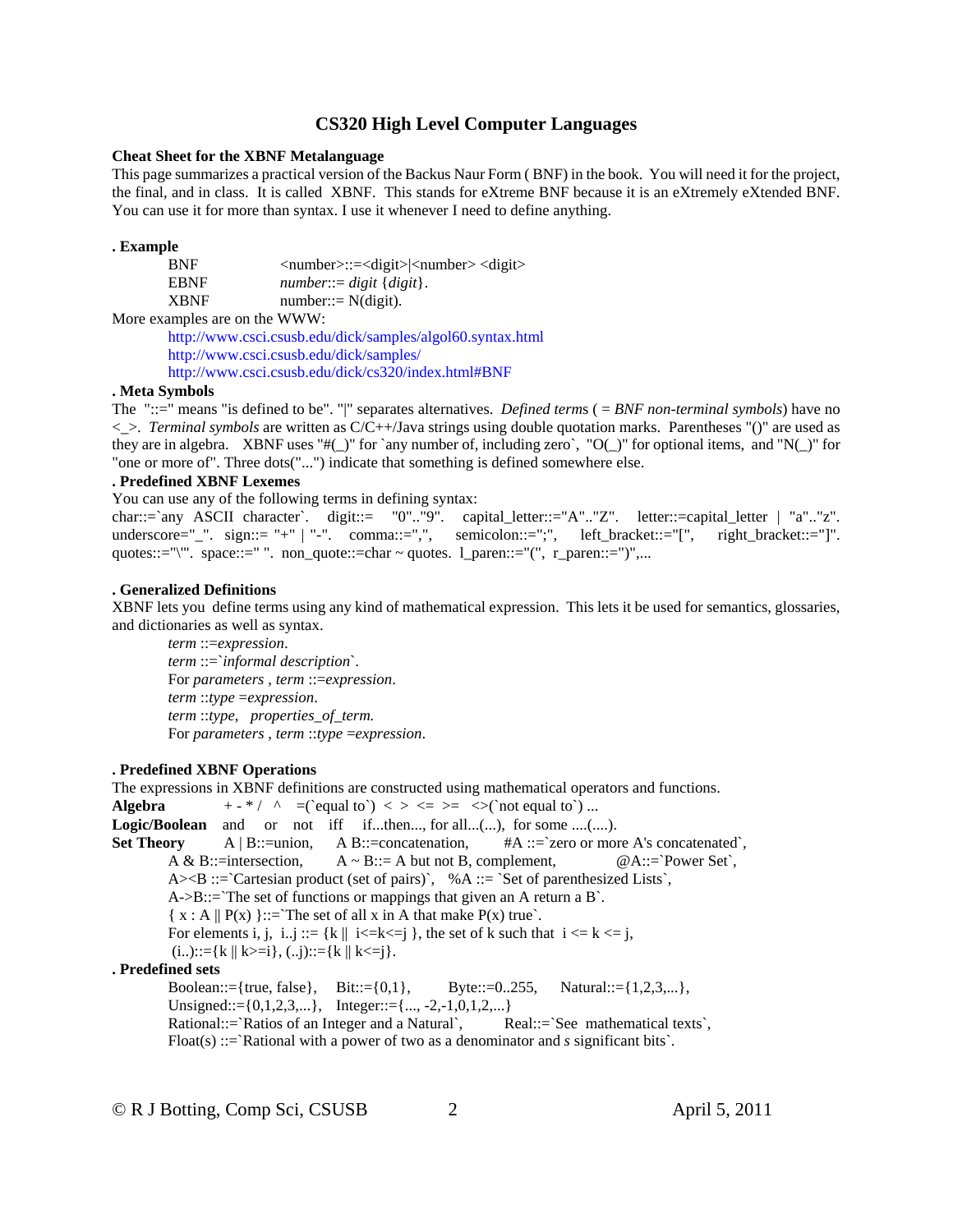## **HTML::= "***HyperText Markup Language***".**

This is a cheat sheet describing a subset of HTML suitable for completing CS320. For full details see http://www.csci.csusb.edu/dick/cs320/index.html#HTML.

HTML is a simple *markup language*. It lets you add *tags* like this: "<" *word* ">" to ASCII text to indicate how the text is to be interpreted. A typical *tag* is "<P>" that indicates a break between two paragraph. HTML is like RTF, XML, and other languages derived from SGML (Standardized General Mark up Language). The tags are often put paired around a piece of text:

<*tag ...* > *text* </*tag* >

An HTML file is interpreted by a *browser*. Simple HTML defines the desired structure and relative importance of the pieces of text. The person reading the page can use the browser to select a "look and feel" of the marked-up page. Later versions of HTML give the writer more control over what the reader sees. However, the user may be using a palm-top with a black-and-white non-graphic display. So stick to the simplest HTML, if you want everybody to see your work.

HTML uses "<", ">", *quotes*("), and *ampersand*( $\&$ ) as special meta-characters. To represent these special characters in a page replace them by SGML *elements*: < &gt; &quot; &amp;. There is a simple program ~dick/bin/ascii2html that will do this for you:

~dick/bin/ascii2html <file.txt >file.html

**. Syntax**

*html\_document*::="<HTML>" *head body*, HTML documents have a *head* and a *body*.

For example

```
<HTML><head><title>Example of a simple HTML document</title></head>
<body> <h1>Hello, World!</h1>
</body>
```
The layout of the document does not usually matter -- this is indicated by tags, some of which are defined below.

*head*::="<head>" #(*title* | ...) "</head>". The head can include a *title*, styles*,* scripts, and meta-information.

*title*::="<title>"*ASCII\_text* "</title>". The *title* is put in top of the window by browsers and used by search engines.

*body*::="<br/>body>" #*piece* "</body>". The *body* is the part that is rendered and shown to the user.

The *body* of an HTML document is made of pieces an each piece has its own formatting. Typical pieces include headings, paragraph and line breaks, preformatted text, lists, tables, and so on. *piece*::= *preformatted* | *break* | *elementary\_piece* | *formatted\_text* | *list* | *table* | *form|* ....

*elementary\_piece*::=*text* | *image* | *anchor* | *applet* | ... .

*preformatted*::="<pre>" #*elementary\_piece* "</pre>". Use end of lines and tabs, not <br>, <p>,... in pre-formatted text.

*break*::= "<br>" | "<p>" | "<hr>" |*heading* | ... . -- *br*=`line break`, *p*=`paragraph break`, *hr*=`horizontal rule`.

*headings*::=*heading*(1) | *heading*(2) | *.*..| *heading*(6). -- *heading*(1) is boldest and *heading*(6) least obtrusive. <h1>Main Headline</h1> <h6>Unimportant heading</h6>

For *n*: "1".."6", *heading(n)*::= "<h" *n* ">" *text* "</h" *n* ">".

For *f*: *format*, *formatted\_text*(*f*)::="<" *f* ">" #*piece* "</"*f*">". *format*::= "blockquote"|"address" | "cite" | "em" | "strong" | ... . *em* =`emphasized`. <address>5500, University Parkway, San Bernardino, CA 92407</address>

*. Lists*

© R J Botting, Comp Sci, CSUSB 3 April 5, 2011